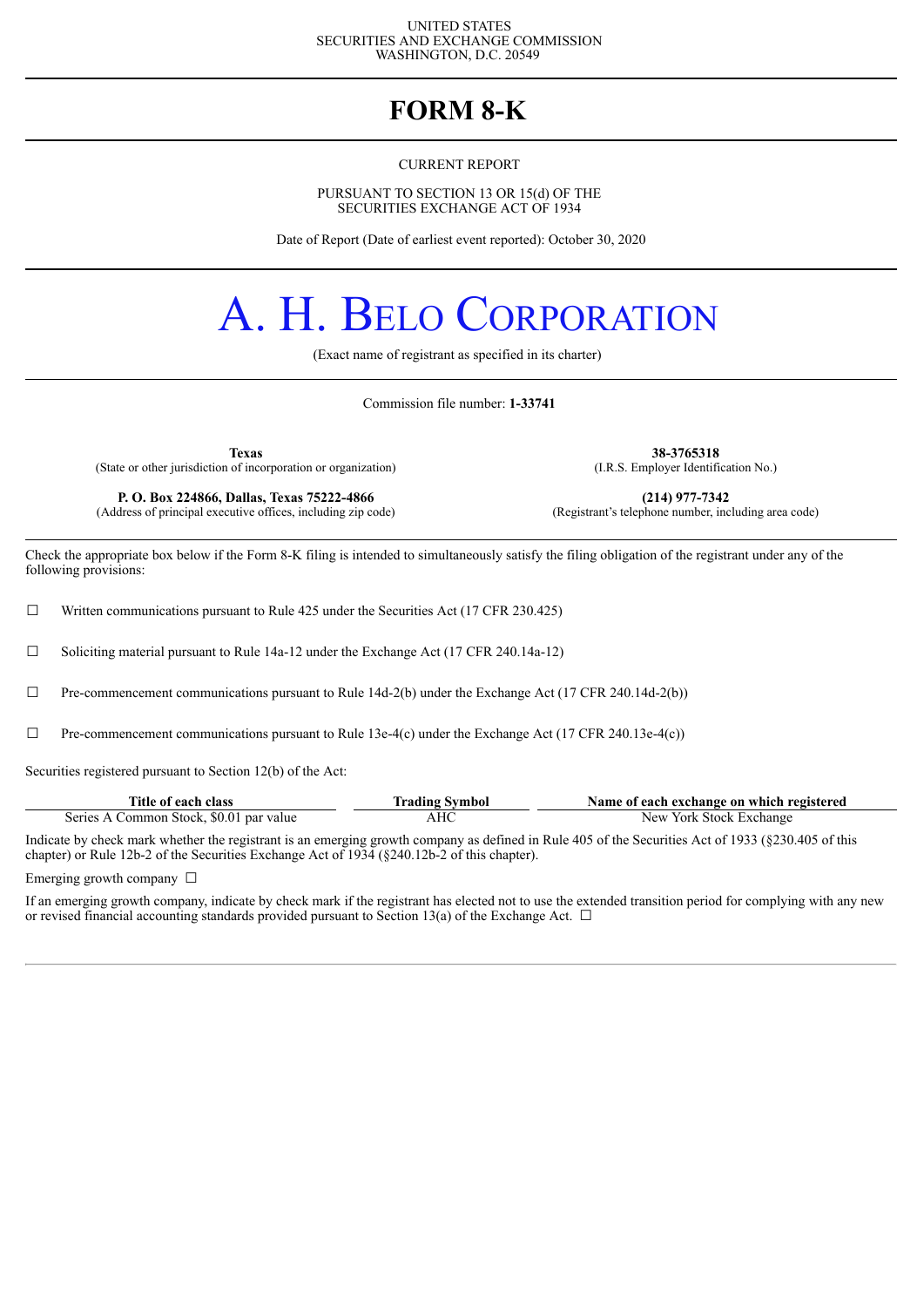#### Item 3.01. Notice of Delisting or Failure to Satisfy a Continued Listing Rule or Standard; Transfer of Listing.

On October 30, 2020, A. H. Belo Corporation (the "Company") received written notification (the "Notice") from the New York Stock Exchange ("NYSE") that the Company no longer satisfies the continued listing compliance standards set forth under Section 802.01B of the NYSE Listed Company Manual because the Company is not in compliance with the NYSE's standard for total market capitalization and stockholders' equity. NYSE continued listing standards require the Company to maintain an average market capitalization of more than \$50 million over a 30 trading-day period, if, at the same time, its stockholders' equity is less than \$50 million. As of October 28, 2020, the Company's average market capitalization over the prior 30 trading-day period was \$30.1 million and stockholders' equity as of September 30, 2020 was \$49.8 million.

In accordance with NYSE procedures, the Company has 45 days from receipt of the notice to submit a plan to the NYSE demonstrating how it intends to comply with the NYSE's continued listing requirements within 18 months from receipt of the Notice. The Company intends to develop a plan to bring the Company in compliance with the listing requirements within the required timeframe.

The Company's Series A Common Stock remains listed on the NYSE under the symbol "AHC" and will be assigned a ".BC" indicator to signify that the Company is currently not in compliance with the NYSE's continued listing requirements.

*Forward-Looking Statements.* This Current Report on Form 8-K, together with the press release attached hereto, contain "forward-looking statements." Statements concerning A. H. Belo Corporation's business outlook or future economic performance, revenues, expenses, and other financial and non-financial items that are not historical facts, including statements of the Company's expectations relating to its plans to regain NYSE compliance, are "forward-looking statements" as the term is defined under applicable federal securities laws. Such forward-looking statements are based on current expectations and involve inherent risks and uncertainties, including factors that could cause actual outcomes and results to differ materially from current expectations. Such risks, trends and uncertainties are, in most instances, beyond the Company's control, and include changes in advertising demand and other economic conditions; consumers' tastes; newsprint prices; program costs; labor relations; cybersecurity incidents; technology obsolescence; the current and future impacts of the COVID-19 public health crisis; as well as other risks described in the Company's most recent Annual Report on Form 10- K and in its other public disclosures and filings with the Securities and Exchange Commission. Among other risks, there can be no guarantee that the Board will approve a quarterly dividend in future quarters. A. H. Belo Corporation undertakes no obligation to publicly update any forward-looking statement, whether as a result of new information, future events or otherwise, except as may be required by law.

#### **Item 7.01 Regulation FD Disclosure.**

On October 30, 2020, the Company issued a press release with respect to the receipt of the Notice. A copy of the press release is attached hereto as Exhibit 99.1. The information furnished in this Item 7.01 (including the exhibit) shall not be deemed "filed" for purposes of Section 18 of the Securities Exchange Act of 1934, as amended ("Exchange Act"), or otherwise subject to the liabilities of that section, and it is not incorporated by reference into any filing under the Securities Act of 1933, as amended, or the Exchange Act.

#### **Item 9.01. Financial Statements and Exhibits.**

| $(d)$ <i>Exhibits.</i> |                                                                             |  |
|------------------------|-----------------------------------------------------------------------------|--|
| <b>Exhibit Number</b>  | <b>Description</b>                                                          |  |
| 99.1                   | Press Release issued by A. H. Belo Corporation on October 30, 2020          |  |
| 104                    | Cover Page Interactive Data File (embedded within the Inline XBRL document) |  |
|                        |                                                                             |  |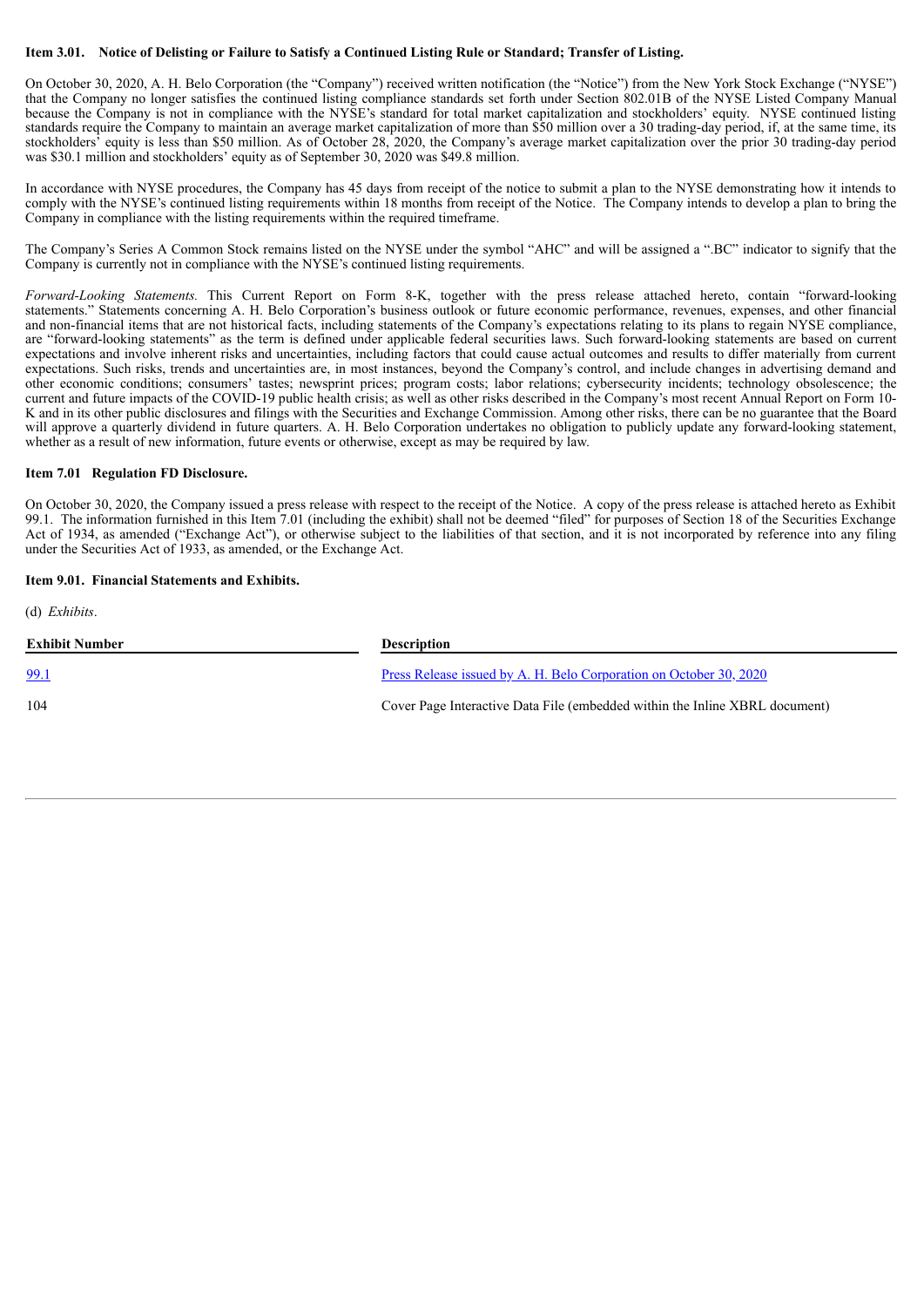#### **SIGNATURE**

Pursuant to the requirements of the Securities Exchange Act of 1934, the Registrant has duly caused this report to be signed on its behalf by the undersigned thereunto duly authorized.

#### Date: October 30, 2020 A. H. BELO CORPORATION

By: /s/ Katy Murray

Katy Murray Executive Vice President/Chief Financial Officer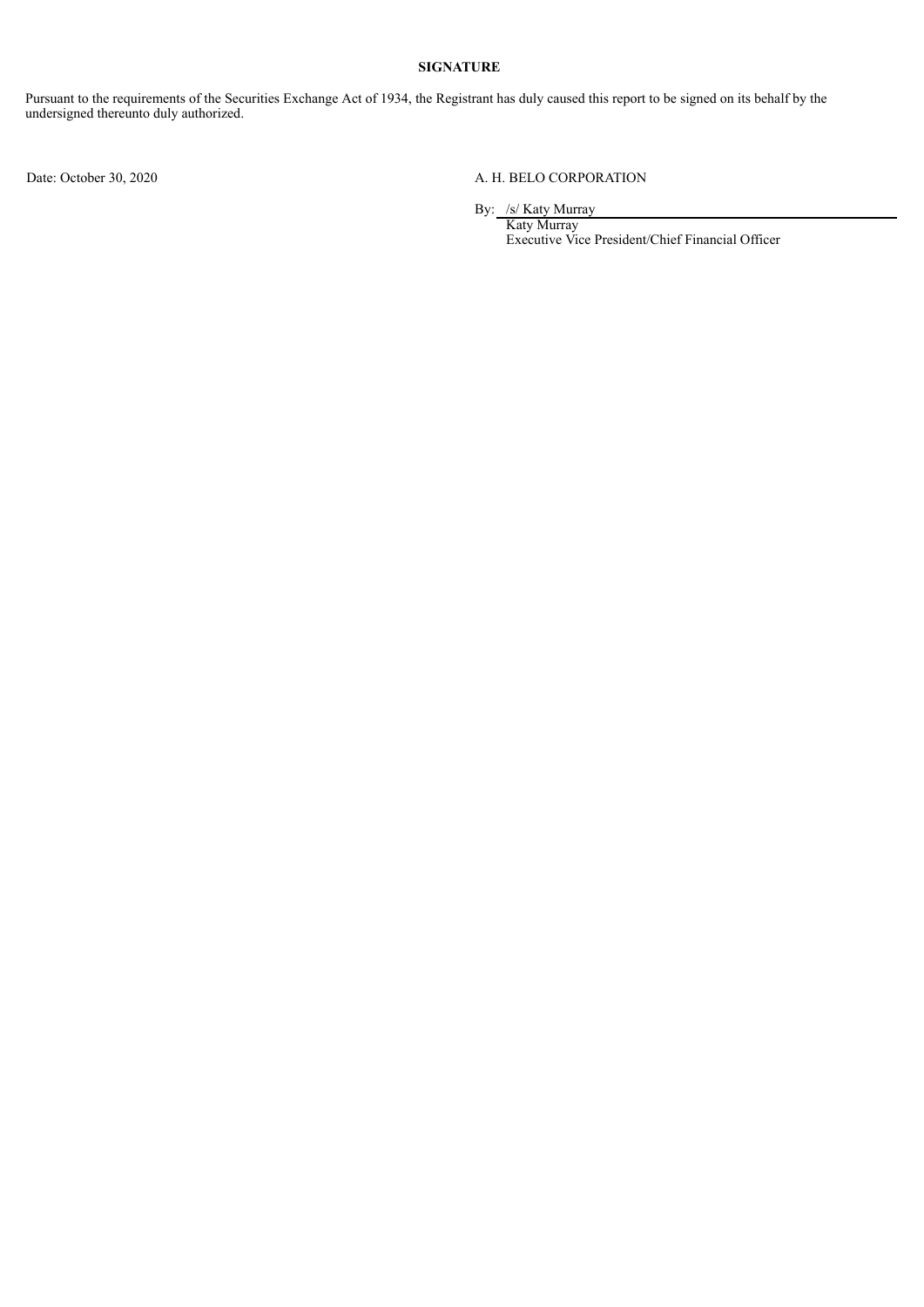## A. H. BELO CORPORATION

#### <span id="page-3-0"></span>**A. H. Belo Corporation Receives Continued Listing Standard Notice from NYSE**

**DALLAS** - A. H. Belo Corporation (NYSE: AHC) announced that today it was notified by the New York Stock Exchange (NYSE) that it is not in compliance with the exchange's continued listing standard for total market capitalization and shareholders' equity. NYSE continued listing standards require the Company to maintain an average market capitalization of more than \$50 million over a 30 trading-day period if, at the same time, its stockholders' equity is less than \$50 million.

The Company is below the criteria for continued listing because as of October 28, 2020, its average market capitalization was less than \$50 million over a consecutive 30 trading-day period and stockholders' equity in its Quarterly Report on Form 10-Q filed with the Securities and Exchange Commission (SEC) was \$49.8 million.

In accordance with NYSE procedures, the Company has 45 days to submit a plan to the NYSE demonstrating how it intends to comply with the NYSE's continued listing standards within 18 months of receipt of the notice. The Company intends to bring the Company in compliance with the listing standards within the required timeframe.